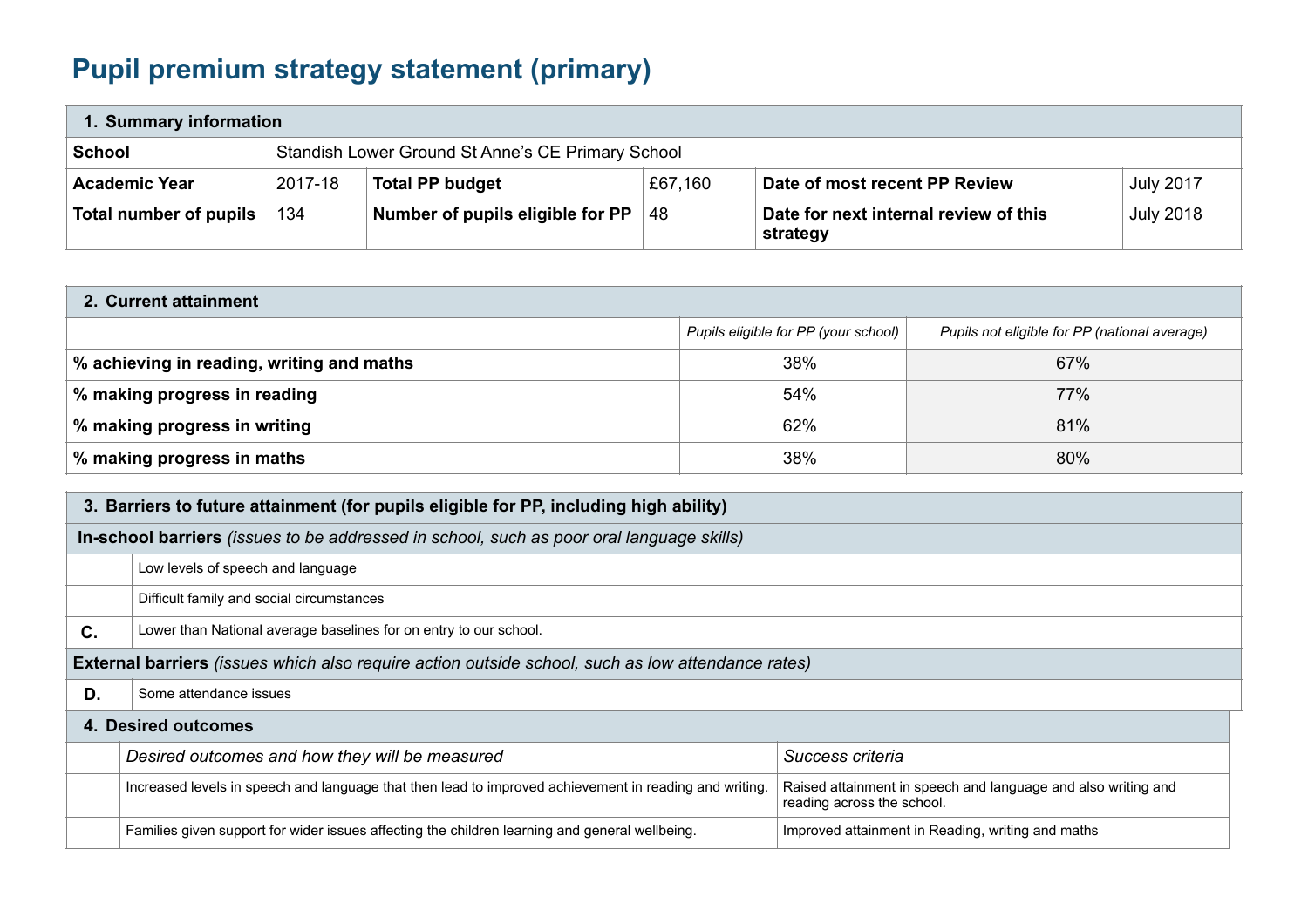| Good progress in the core subjects from low baseline data.             | $\mathrm{^{+}}$ Good progress in Reading, writing and Maths in end of year data. |
|------------------------------------------------------------------------|----------------------------------------------------------------------------------|
| Good work on attendance undertaken recently in school to be continued. | Continued improved attendance figures for attendance.                            |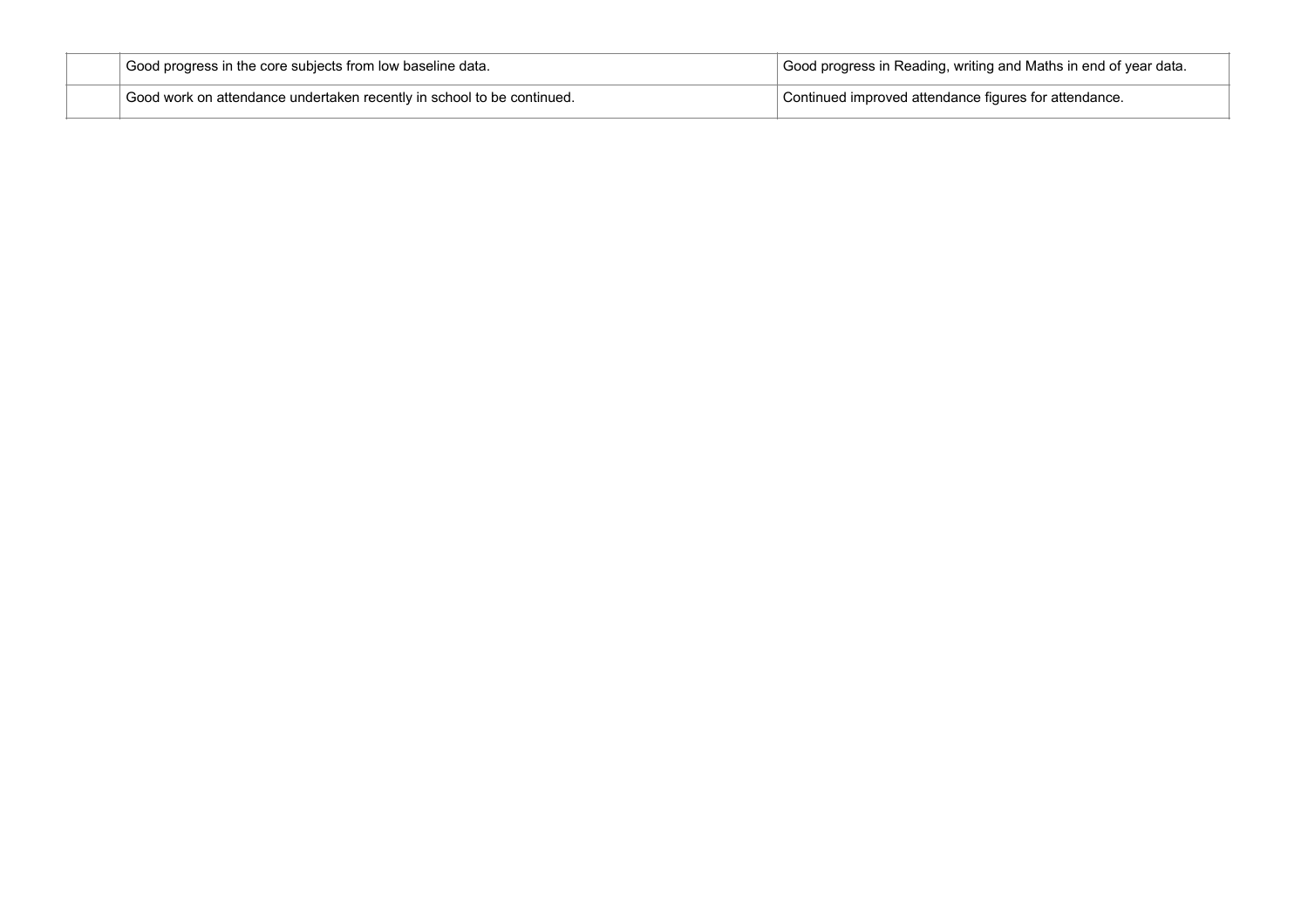| 5. Planned expenditure                                                                                                                                                                      |                                                                                         |                                                                                                                                                 |                                                                                                                                          |                   |                                            |  |
|---------------------------------------------------------------------------------------------------------------------------------------------------------------------------------------------|-----------------------------------------------------------------------------------------|-------------------------------------------------------------------------------------------------------------------------------------------------|------------------------------------------------------------------------------------------------------------------------------------------|-------------------|--------------------------------------------|--|
| 2017-18<br>Academic year                                                                                                                                                                    |                                                                                         |                                                                                                                                                 |                                                                                                                                          |                   |                                            |  |
| The three headings below enable schools to demonstrate how they are using the pupil premium to improve classroom pedagogy, provide targeted<br>support and support whole school strategies. |                                                                                         |                                                                                                                                                 |                                                                                                                                          |                   |                                            |  |
| i. Quality of teaching for all                                                                                                                                                              |                                                                                         |                                                                                                                                                 |                                                                                                                                          |                   |                                            |  |
| <b>Desired outcome</b>                                                                                                                                                                      | Chosen action /<br>approach                                                             | What is the evidence and rationale<br>for this choice?                                                                                          | How will you ensure it is<br>implemented well?                                                                                           | <b>Staff lead</b> | When will you<br>review<br>implementation? |  |
| Children struggling to<br>make progress can make<br>better good and excellent<br>progress.                                                                                                  | Additional teaching support<br>to targeted children during<br>the school day.           | Tracking highlights specific children to<br>support in short intervention programs.<br>Previously helped children in school.                    | Continued tracking of pupil progress.                                                                                                    | Miss France       | Ongoing throughout<br>the year.            |  |
| Children struggling to<br>make progress can make<br>better good and excellent<br>progress.                                                                                                  | Additional teaching support<br>to targeted children after<br>the end of the school day. | Tracking highlights specific children to<br>support in short intervention programs,<br>booster groups. Previously helped children in<br>school. | Continued tracking of pupil progress.                                                                                                    | Miss France       | Ongoing throughout<br>the year.            |  |
| <b>Total budgeted cost</b>                                                                                                                                                                  |                                                                                         |                                                                                                                                                 |                                                                                                                                          |                   |                                            |  |
| ii. Targeted support                                                                                                                                                                        |                                                                                         |                                                                                                                                                 |                                                                                                                                          |                   |                                            |  |
| <b>Desired outcome</b>                                                                                                                                                                      | <b>Chosen action/</b><br>approach                                                       | What is the evidence and rationale<br>for this choice?                                                                                          | How will you ensure it is<br>implemented well?                                                                                           | <b>Staff lead</b> | When will you<br>review<br>implementation? |  |
| Good progress in<br>Reading, Writing and<br>Maths.                                                                                                                                          | Maintain good levels of TA<br>and HLTA support in all<br>classes.                       | Focussed support for Pupil Premium Children<br>has proven to be advantageous in raising<br>attainment in previous years.                        | Ongoing monitoring of teaching and<br>support throughout the school and half<br>termly tracking of Pupil Premium<br>children's progress. | Miss France       | Half termly                                |  |
| Total budgeted cost £62,518                                                                                                                                                                 |                                                                                         |                                                                                                                                                 |                                                                                                                                          |                   |                                            |  |
| iii. Other approaches                                                                                                                                                                       |                                                                                         |                                                                                                                                                 |                                                                                                                                          |                   |                                            |  |
| <b>Desired outcome</b>                                                                                                                                                                      | <b>Chosen action/</b><br>approach                                                       | What is the evidence and rationale<br>for this choice?                                                                                          | How will you ensure it is<br>implemented well?                                                                                           | <b>Staff lead</b> | When will you<br>review<br>implementation? |  |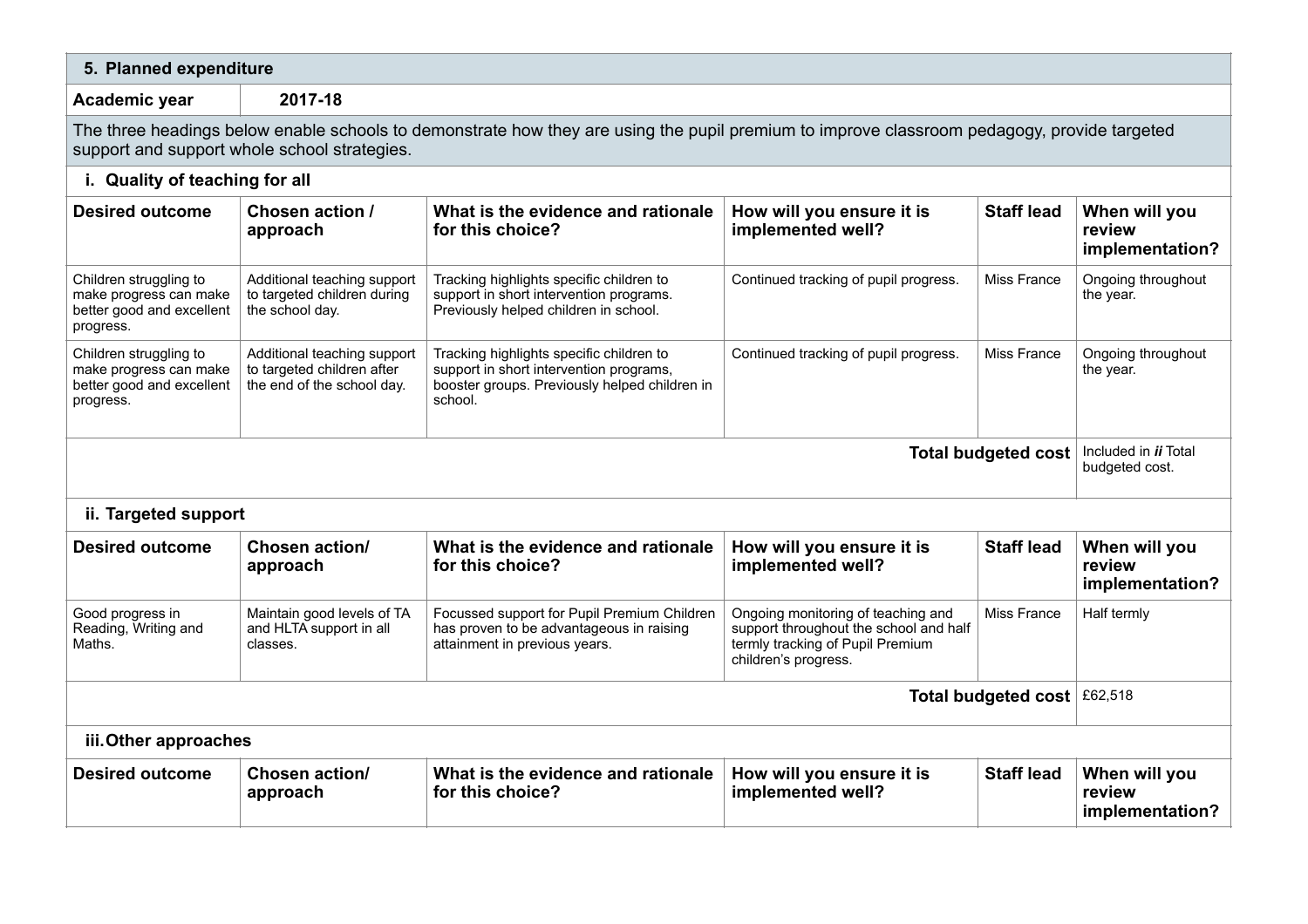| Families supported<br>through school as<br>teaching and learning has<br>a greater impact.                                                            | Learning mentor and<br>Counselling service to<br>support children with<br>additional social and<br>emotional needs.                                       | Previous years children have shown this high<br>level of support for children and families<br>enable these children to improved access to<br>learning. | Learning Mentor to monitor the<br>progress of these children, in school<br>progress and social and emotional<br>needs. | Miss Moran  | Termly      |
|------------------------------------------------------------------------------------------------------------------------------------------------------|-----------------------------------------------------------------------------------------------------------------------------------------------------------|--------------------------------------------------------------------------------------------------------------------------------------------------------|------------------------------------------------------------------------------------------------------------------------|-------------|-------------|
| Continued improved<br>attendance.                                                                                                                    | Learning Mentor to support<br>families with issues<br>involving attendance.                                                                               | Recent improved attendance in school.                                                                                                                  | Attendance closely monitored and<br>measured put in place to address<br>absence.                                       | Miss Moran  | Half termly |
| Pupil premium children to<br>be able to access all<br>trips, specialist visits,<br>after school clubs and<br>other otherwise paid for<br>activities. | Financial support for pupil<br>premium families for trips,<br>visitors to school, after<br>school clubs and other<br>parental contribution<br>activities. | Involvement by all children in school events<br>supports their wellbeing and promotes life<br>experiences.                                             | Ongong monitoring of need by the<br>Headteacher.                                                                       | Miss France | Annually    |
| <b>Total budgeted cost</b>                                                                                                                           |                                                                                                                                                           |                                                                                                                                                        |                                                                                                                        |             |             |